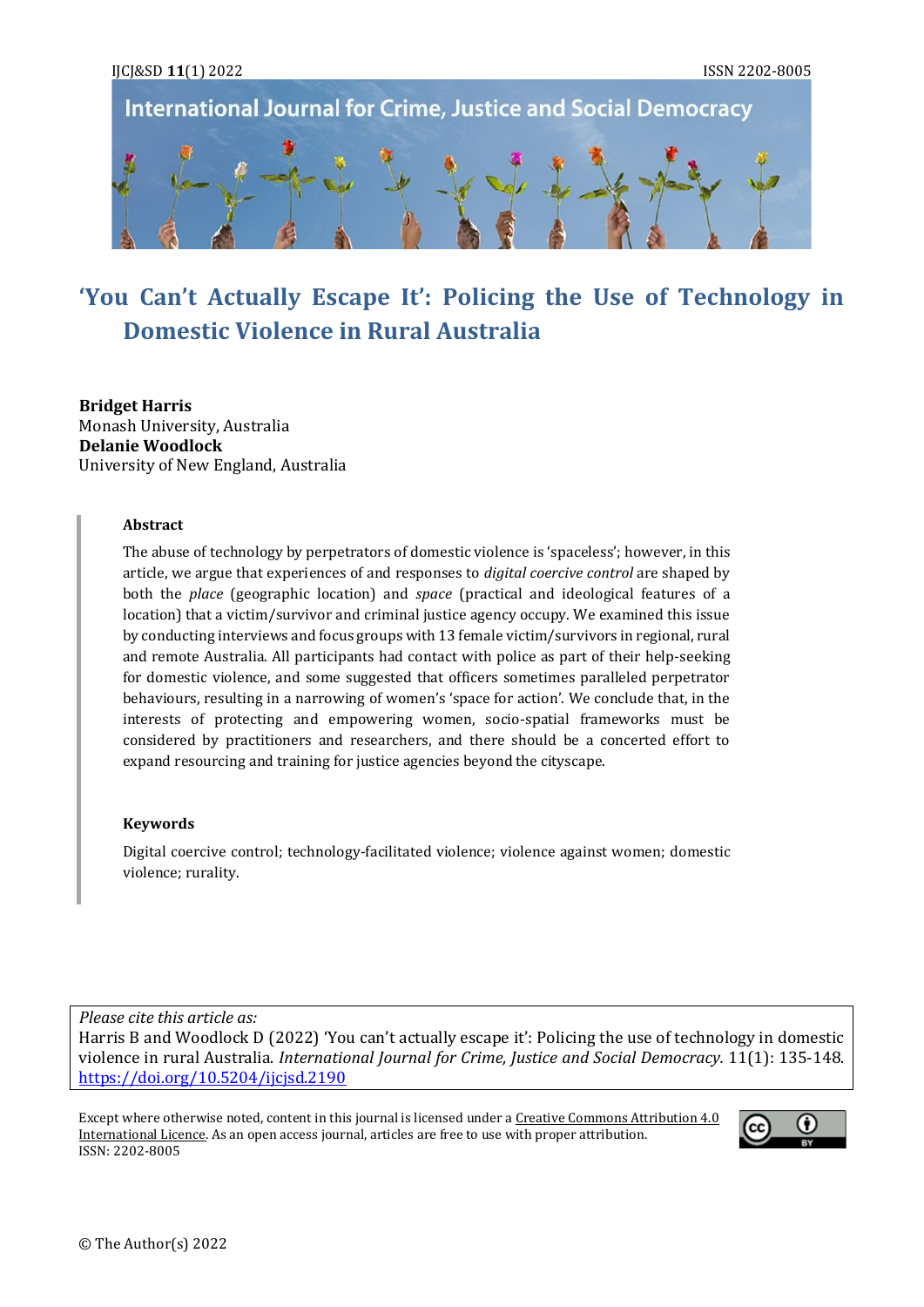## **Introduction**

Digital media and devices are increasingly used by perpetrators of domestic violence to coerce and control survivors. Most commonly, targets are current or former intimate partners. Children, friends, family members and subsequent partners can also be direct or collateral victims. These harms are enacted by offenders in particular jurisdictions but are *spaceless*—that is, not bound to any one area. Victim/survivors are exposed not only *wherever* but *whenever* they access digital media or devices. The heavy presence of technology in our lives (providing opportunities for social, civic, work and education engagements) means technology-facilitated abuse seems inescapable. Features of platforms, hardware and software—as well as overt and covert offending behaviours—create a sense of perpetrator 'omnipresence' and 'omnipotence'. The ways that technology shapes survivor experiences and responses to violence must be recognised but so must the role of spatiality, more broadly (Harris 2016; Harris & Woodlock 2019; Woodlock 2013, 2017). The connection between 'place', 'space' and 'spacelessness' has been largely overlooked in studies of digital abuse (DeKeseredy 2021a, 2021b). This is a significant oversight because, in non-urban zones, spacelessness, place and space restrict women's help-seeking and ability to exit relationships (their 'space for action') (Farhall, Harris and Woodlock 2020; Kelly 2003; Sharps-Jeffs, Kelly and Klein 2018) and may elevate the risk of fatal violence, as we discuss in this article. In the interests of protecting and empowering victim/survivors and regulating and preventing domestic violence, justice regulations of digital harms in different locations warrant attention.

In this article, we explore regional, rural and remote women's accounts of technology-facilitated abuse, which we term 'digital coercive control' (DCC), and invocation of police agencies in efforts to address these harms. We begin by outlining conceptual and theoretical frameworks used to understand DCC as 'spaceless violence': the behaviours to which our participants were subjected and how DCC, as well as geographic and social features of non-urban areas, may limit their 'space for action' (see also Farhall, Harris and Woodlock 2020). We then provide an overview of our project and the methodology adopted for conducting interviews and focus groups with female victim/survivors in three Australian states (New South Wales [NSW], Queensland and Victoria). In exploring our findings, we then discuss the role of place: how both landscapes and perpetrators can extend geographic isolation and how geography can exacerbate barriers encountered by victim/survivors.

The notion of visibility is examined because those in non-urban areas may be more likely to be found by perpetrators and known by those to when they disclose and report violence than in bigger, metropolitan areas. We also examine the concept of space: how ideologies, actions and actors that manifest in a place foster, excuse and legitimate DCC against women and bolster abusive networks and abuser allies. In the final section of this article, we investigate women's experiences of engaging police. While some classed these as positive encounters, many participants felt that state regulations were limited or deficient, suggesting there is scope to enhance these interventions. In closing, we question how the operations of regional, rural and remote agencies are spatially constrained and can affect women's encounters with justice agencies.

## **Spaceless Violence and Space for Action**

Technology-facilitated abuse is an extension of violence that is perpetrated in the relationship. It cannot be divorced from other strategies employed and behaviours exercised by abusers (Woodlock 2017). We propose that the phrase 'digital coercive control' (see Harris and Woodlock 2019; Woodlock et al. 2020) is employed to refer to the use of devices and digital media to demean, harass, threaten, abuse and stalk partners or ex-partners or associated targets (family members, friends and subsequent partners). The term specifies the method (digital), intent (coercive behaviour) and effects (control), and, in referencing the concept of 'coercive control', we emphasise how DCC is situated in a wider setting of sex-based inequality (Harris and Woodlock 2019; Hester 2010; Stark 2007) and governed by and reinforces other structural inequalities and marginalisation (Douglas, Harris and Dragiewicz 2019). Coercive control, as a framework, emphasises dynamics and patterns of abuse, capturing manifestations that are more readily problematised or criminalised as well as those not typically deemed to be 'serious' or violations of laws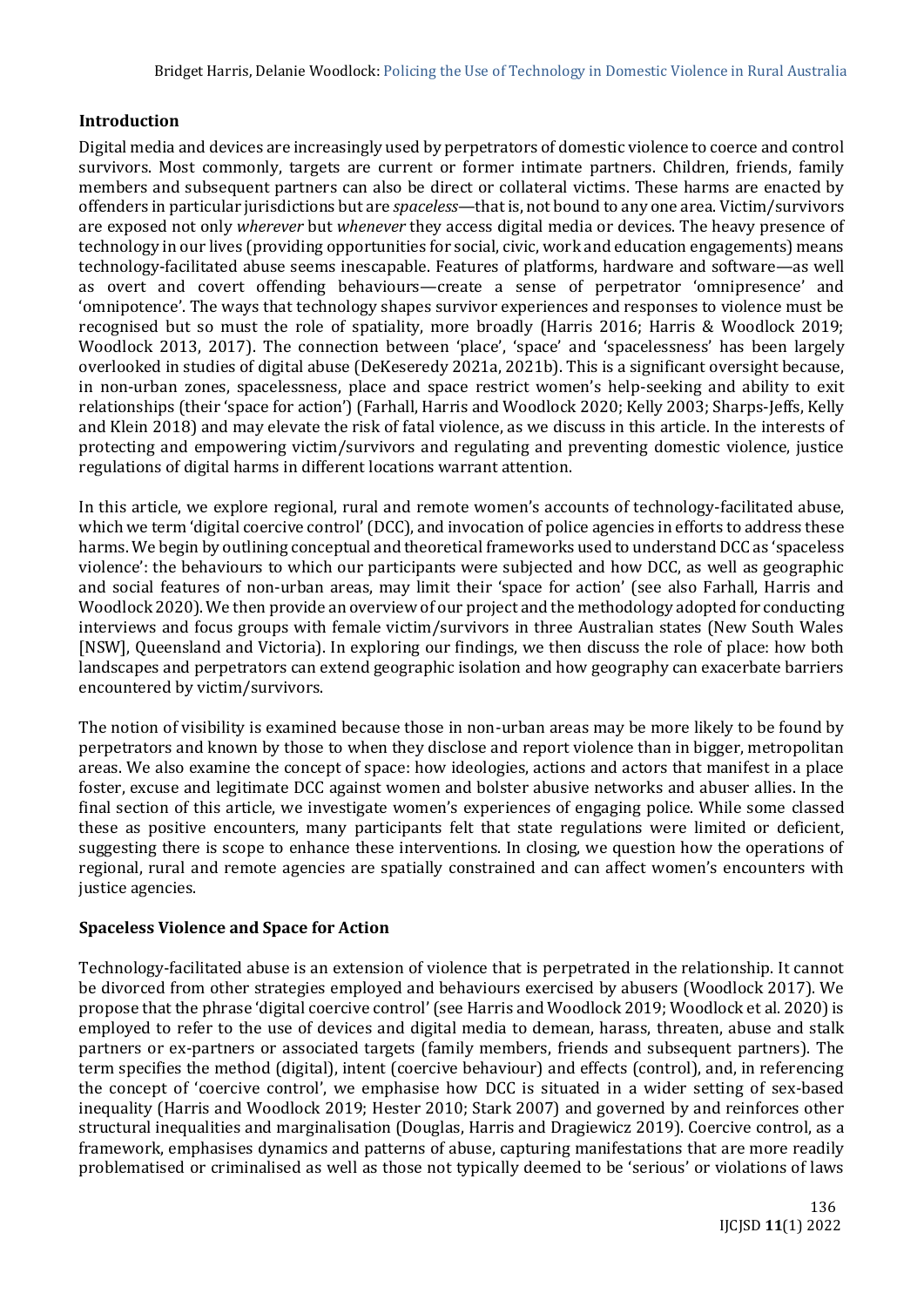(Harris and Woodlock 2019). This is important because, as discussed in this article, when disclosing DCC to state agents, victim/survivors frequently report that DCC is considered 'less' than and divorced from other forms of domestic violence.

DCC is an umbrella term encompassing a range of behaviours (Harris and Woodlock 2019, 2022). It can refer to the use of technology to enact other forms of harm (like sexual abuse, psychological abuse, financial abuse or in-person stalking) (Barter et al. 2017; Marganski and Melander 2015). DCC can also include but, we stress, is not limited to—using technology to send or post communications intended to defame or harass, cause an unauthorised function or impair an authorised function on a device or digital media account, dox, commit image-based sexual abuse (IBSA) (creating and/or distributing intimate images without consent), perform identity theft or impersonation and stalk (Douglas, Harris and Dragiewicz 2019; Harris 2020; Harris and Woodlock 2022). To facilitate DCC, perpetrators may access a victim/survivor's actual or virtual property using force, coercion, deception or stealth (Dragiewicz et al. 2019; Harris and Woodlock 2019, 2022; Woodlock 2013, 2017).

Some of the aforementioned acts may be observed in an abusive relationship or present in (and accepted and regarded as innocuous in) non-abusive relationships. For example, the use of video call functions or Skype or Zoom platforms may foster connections between parties and be considered both beneficial and benign. However, we have heard of perpetrators asking children to use such audiovisual communications to gain intel about access points and security at women's residences or women's activities post-separation (Harris and Woodlock 2022; see also Dragiewicz et al. 2019). Thus, the context in which DCC occurs cannot be overlooked. This is also because DCC is individualised to affect a specific target. Calling at certain times or using certain words, for instance, can be ominous and evoke fear because of the meaning it holds for a victim/survivor.

DCC is especially invasive because technology facilitates spatial and temporal intrusions that are enacted with little respite, which severely inhibit women's freedoms 'by explicitly and implicitly curbing their behaviour' and abilities to respond to violence (Farhall, Harris and Woodlock 2020: 182). As we propose in this article, their 'space for action' (Kelly 2003; Sharps-Jeffs, Kelly and Klein 2018) is further constricted by the geographical and social features of non-urban communities. We draw on these concepts in this article to consider how spacelessness, place and space may be used to limit a woman's freedom when navigating criminal justice responses to DCC.

# **Project Overview**

Our project evolved from our previous work that assessed how perpetrators, victim/survivors, advocates and practitioners used technology in the context of domestic violence. Woodlock's (2013) study was significant in gathering the largest national data, at the time, from victim/survivors and support workers about how technology-facilitated abuse manifested in intimate relationships. Her survey revealed that perpetrators used digital media and devices to intimidate, isolate and dominate women (see also Woodlock 2017). George and Harris's (2014) study was not focused on technology but domestic violence in regional and rural areas more broadly and found that rurality influenced experiences of and responses to harm. George and Harris (2014) reported that perpetrators, women and practitioners were using technology for enacting or addressing domestic violence. Harris (2016) also charted the socio-spatial effects of technology-facilitated violence and discussed opportunities for using technology to seek or provide assistance and advocacy. Building on this research, our project *Spaceless Violence and Advocacy: Technology-Facilitated Abuse, Stalking and Service Provision* (*Spaceless Violence*) (Harris and Woodlock 2022) investigated women's experiences of technology-facilitated domestic violence in regional, rural and remote areas.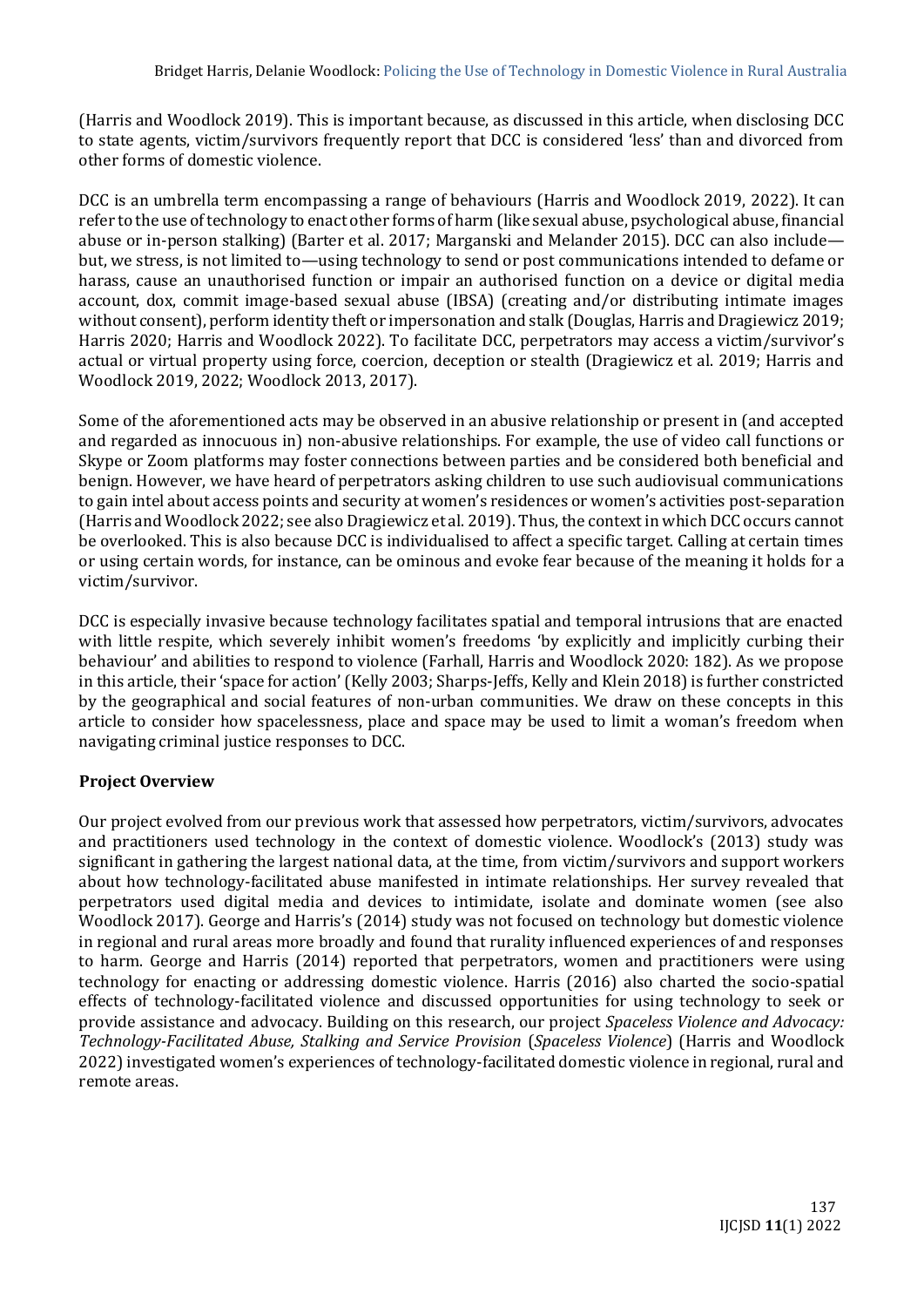# **Methodology**

We position domestic violence as gendered and sexed (see national data in Australian Bureau of Statistics 2018; Australian Domestic and Family Violence Death Review Network 2018), recognising that women are disproportionately affected by this phenomenon, which is overwhelmingly enacted by male perpetrators. Additionally, we understand that domestic violence is underscored by structural, sex-based inequalities and unequal distributions of resources, opportunities and power (Our Watch, Australia's National Research Organisation for Women's Safety and VicHealth 2015). Accordingly, we adopted a feminist perspective for our approach (both theoretically and methodologically). Feminist readings of domestic violence emphasise that, despite misconceptions, it is not only (or necessarily) physical abuse that is performed by a perpetrator. More accurately, domestic violence can be understood as an exercise of power (often leveraging structural sex and gender inequalities), consisting of patterns of controlling and coercive behaviours rather than isolated incidences. This can include (but is not limited to) manipulation and emotional, psychological, financial, physical, sexual or technology-facilitated abuse and is often accompanied by threats or threatening behaviours that are intended to terrorise, dominate and entrap a victim/survivor (Harris and Woodlock 2022; Stark 2007).

Integral to feminist approaches is the foregrounding of victim/survivor voices and experiences (Laing, Humphreys and Cavanagh 2013) and recognising the expertise and experiences of practitioners (Woodlock 2017). In essence, feminist research methods provide cognisance of women's experiences as they conceptualise them. To do so, we conducted semi-structured interviews with victim/survivors, which is a medium that allows for in-depth explorations of voices and perspectives that have historically been excluded and marginalised. This provided insights into particular issues and cohorts as opposed to generalisable findings (see Hesse-Biber 2007). We secured institutional ethics approval (University of New England Approval Number HE16-243; QUT Ethics Approval Number 1800000036) and were guided by best practice ethical and safety guidelines (World Health Organization 2001) and our past work with non-urban victim/survivors (George and Harris 2014).

We recruited participants who had specifically experienced technology-facilitated abuse and engaged the justice system to respond to violence. Women were approached through domestic violence services where they were current or former clients. This ensured women were supported pre- and post-interview and that risks were ameliorated and managed with support workers. However, this strategy is limited because many women subjected to domestic violence do not use services. An additional issue was that we relied on (often overburdened and under-resourced) agencies in non-urban regions to locate potential participants and were reluctant to put further strains on workers. We engaged multiple agencies and conducted 13 interviews. One focus group was held with two interviewees, extending issues that arose in interviews, particularly around barriers in help-seeking and regulating harm.

Safe communication protocols were developed with participants and support workers, which was key given that the abusers had previously weaponised and accessed women's devices and digital accounts. Women were interviewed at service offices that were familiar and comfortable places or over the phone, as arranged by practitioners. Plain language information was provided that outlined the information about the project, research aims and benefits, participation in the research, withdrawal and complaint processes and storage of participant information. Women received an honorarium that acknowledged their contributions to the project, and services received a donation that recognised their time and efforts in sourcing participants. With participants, we developed plans for the interviews and focus groups and managed various scenarios that might arise, such as if they became distressed. Thematic analysis was completed using NVivo (King, Horrocks and Brooks 2019; Saldaña 2012). Using the method outlined by King, Horrocks and Brooks (2019), interviews were first coded descriptively, such as 'GPS [global positioning system] used to track', then interpretively, such as 'victim-blaming by police'. Each researcher read and analysed the data, which was compared and contrasted to the other researcher's analysis. We worked together to formulate the structure for descriptive and interpretive codes. Double coding provided verification of our approach. Pseudonyms were used and some details were changed to protect the women's privacies and identities.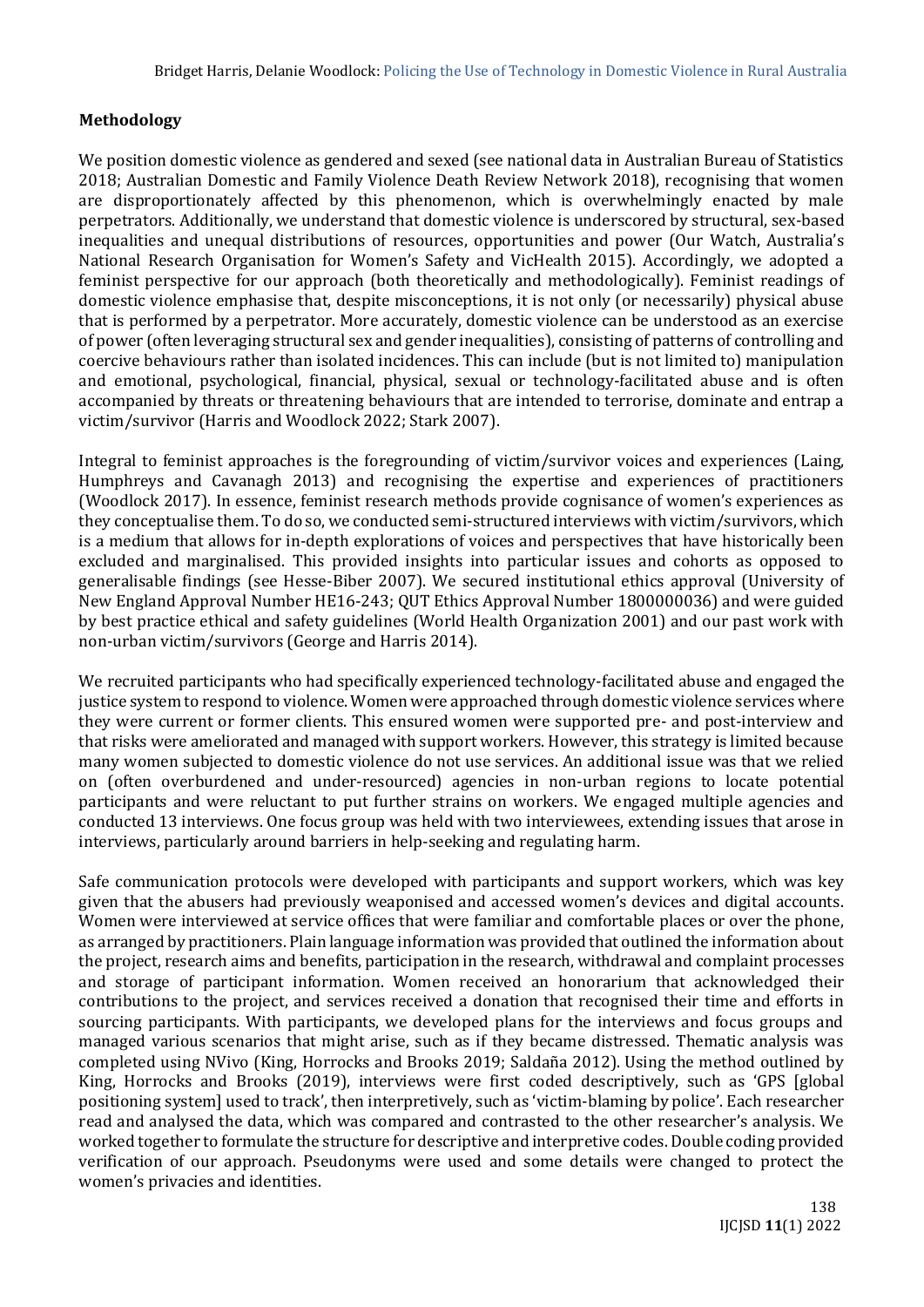## **Participants and Rurality**

In all cases, women identified an abusive male intimate partner as the primary perpetrator (although others may have been identified for colluding with or assisting an abuser or enacting harm). Of the 13 women who participated in our research, 12 had children. Participant ages ranged from 26 to 50, with an average age of 33. There were four participants from Victoria, six from NSW and three from Queensland. The majority of the participants were born in Australia (69%), and of this group, 15% identified as Aboriginal and 54% as non-Aboriginal. Of those born overseas, 8% identified as South American (Bolivian), 8% were from Asia (India) and 15% were from New Zealand.

All women lived in rural, regional or remote locations (as defined primarily using physical measurements—the Accessibility/Remoteness Index of Australia (ARIA+) system, which is most commonly employed in Australia—as well as social identification made by services and participants about what constituted a regional, rural or remote zone). In essence, regional, rural and remote locations are those outside capital cities and urban places. In ARIA+, these are differentiated by 'remoteness' (road distance to service centres). Recognising social constructs of rurality is also useful because as well as geographic, demographic and economic factors, rurality is a symbolic landscape and 'a state of mind': 'a mental place as well as a physical place' (Hogg 2016: 130). Our lens allowed us to recognise both administering coding (ARIA+) and the women's and workers' conceptualisations of what constitutes a regional, rural or remote precinct. This could be in relation to many factors, such as the size, features, infrastructure, industries, structures, dynamics or values of communities. For ease, we use the word 'rural' to encompass all these locations. Some participants were in small regional (such as coastal) locations, but many resided in rural farming areas. Others were based in more remote, isolated communities.

While using a singular term to refer to our sites, collectively, we emphasise that there is great diversity within and between regional, rural and remote locations. These are not homogenous areas but have different geographies, industries, resources and levels of wealth, makeup, structures and cultures (George and Harris 2014; Weisheit, Falcone and Wells 2006). Further, these are not unchanging places. Migration, for instance, can bring demographic shifts that change the average age, cultural and linguistic diversity of the population and transform sociopolitical and religious compositions. Additionally, we agree with Hogg and Carrington (2006: 180) that gender constructs in rural communities—while not monolithic—can have unique features and meanings, where masculinity is 'constructed more narrowly around heteronormative concepts' than urban communities, which 'subordinates others through practices of domination that historically have relied on the exercise of violence'. This does not mean that all rural men use violence or that all rural women are oppressed, but that we should investigate how place, gender and power might interconnect and facilitate violence (see also DeKeseredy 2021b).

## **Regional, Rural and Remote Women's Experiences of Digital Coercive Control**

In our research, women were subjected to various forms of DCC that were not distinct from but mirrored those observed in urban studies (Dragiewicz et al. 2019). However, as we explore later in this article, there were distinctions between the effects and risks posed by DCC for our cohort because of where the women resided. In *Spaceless Violence*, as has been reported elsewhere, technology was part of perpetrator control and intimidation tactics. All women reported that perpetrators abused, threatened and harassed them through text messages and phone calls. Almost all (85%) said that social media was utilised, and over half (62%) were tracked and monitored via GPS. Perpetrators made threats to women, their friends and families and to self-harm. Kira's account of DCC was typical in our research. She was subjected to DCC during the relationship, and the perpetrator demanded that she be always contactable through her phone. If she did not reply to a text message quickly enough or answer his calls, the abusive messages and threats would increase. Kira explained:

He was very controlling—always had to know where I was, constantly calling me to know what's happening. If I didn't answer my phone for a period of time, then I was accused of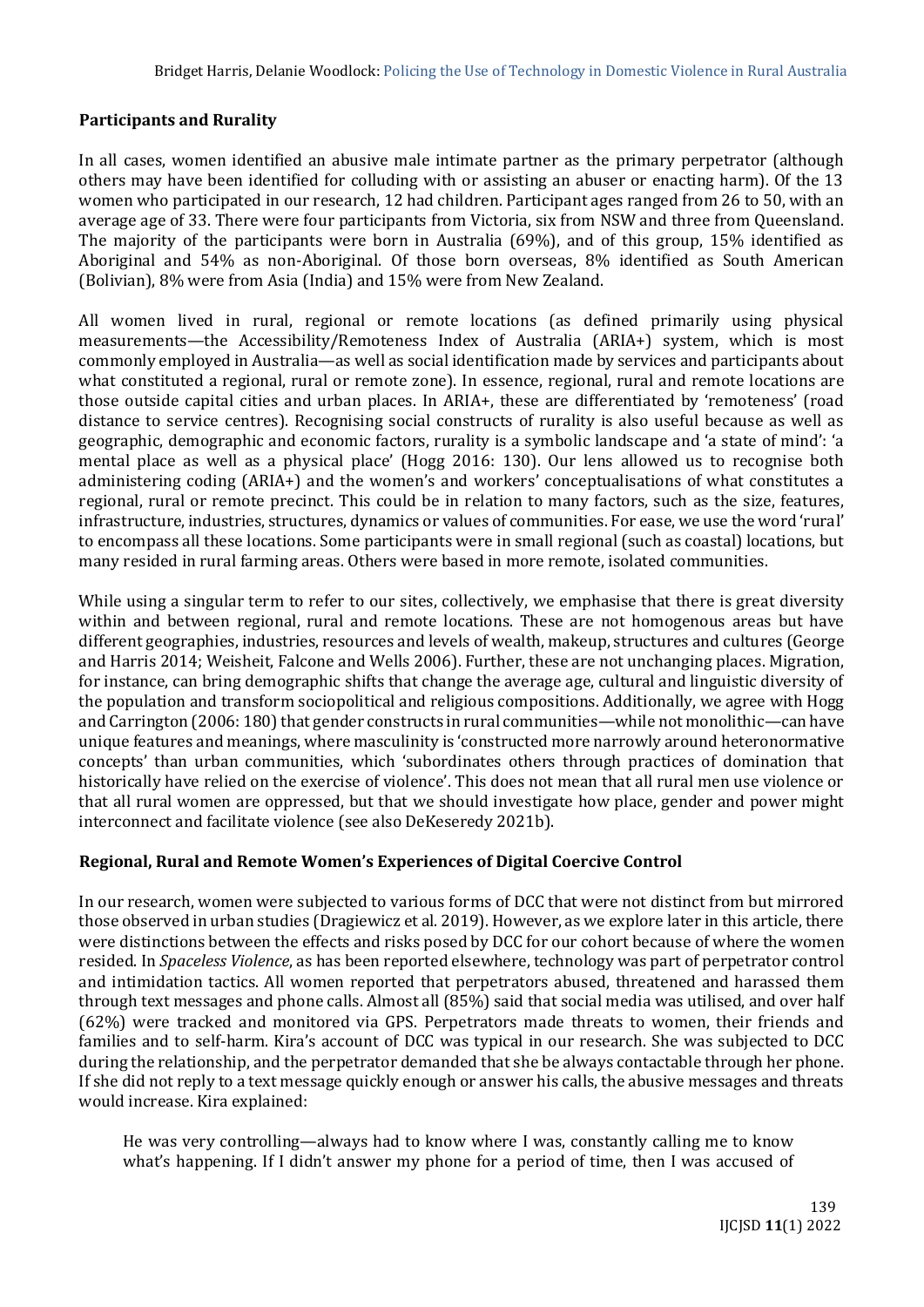cheating on him or something like that. It'd be threats to harm himself if I didn't answer or if I wasn't with him or something happened.

The use of emails to abuse and threaten was disclosed by almost half the women (46%). Women also reported perpetrators enacting IBSA (46%) in efforts to humiliate, menace and shame. This involved nonconsensual creation, distribution or threats to distribute intimate images. Shelly's ex had 'inappropriate' photos of her that he refused to delete and threatened to distribute: 'Just saying, "I've got a whole memory stick full of photos of you, if you want to get smart, I'll post them"'. Almost three-quarters of the participants (69%) discussed incidences of sexual abuse in their relationships, often involving technology.

Women experienced gendered and sexualised abuse. Threats of rape and calling women 'sluts' and 'bitches' were common. Monica shared that, after ending the relationship, her former partner spread rumours that she was having 'gang bangs' and would send her text messages at all hours. She 'received messages, and they were horrid. Disgusting language. "You're a selfish fucking slut" '. Monica described high levels of contact, recalling that 'a couple of times a week I'd receive them and I'd be home in bed asleep, and I'd wake up to all these messages, like, 12, 15 messages and 20 missed calls. It didn't stop straight away. It went on for a few months after we separated'. These messages were sent to women and their families and friends. Cody said that her ex-partner would send their daughter text messages if she refused to see him, saying, 'don't be a slut like your mum'.

It was not only the content of the text messages and calls that were alarming. Women were distressed by the large number of calls and texts they received (up to several hundred a day). Louise's former partner:

used to send me 10 text messages in a row before [I'd reply] back and things. It was full-on harassment with phone calls all the time. I'd get phone calls at 4 o'clock in the morning that, phone call after phone call, and if I'd tell him to stop, like, it would be [no] chance the first time. I wouldn't keep doing it and things like that. Full on.

The DCC women endured occurred during their relationships and post-separation. For many in our study, there was an escalation of abuse at separation, challenging the myth that women can 'escape' violence after leaving the perpetrator. After Kira ended the relationship, 'it became stalking and more threatening. This was where the technology came into play more so', using various channels (such as texting, phone calls and social media messages). The volume of digital contact was oppressive. 'It was constant', she explained, 'I wouldn't be surprised if it was a hundred a day. It was very, very frequent'. Kira said he made threats to fatally harm others: 'to kill my nieces, my family'. Many women we consulted described being subjected to overt DCC. Sometimes perpetrators were upfront about the range of applications and devices they used to contact and surveil women, often in efforts to show their reach (although they may have employed further tactics that they did not disclose). At other times, perpetrators used technology covertly in ways that women had not detected.

Technology-facilitated stalking mainly occurred post-separation and involved GPS trackers and access to geographic data on women's and children's devices. Natalie's ex digitally tracked her location covertly, although he admitted doing so when speaking to one of her friends. He would just appear where she was, creating a sense of entrapment. She described being:

in some random supermarket and he'd just be behind me, or I'd be in some bushy area … he'd just appear in random places … just behind me … [so] I just had the nervous tic of looking over my shoulder every five seconds because I didn't know where he'd pop up.

Technology was most often engaged to facilitate in-person stalking, with perpetrators drawing on information obtained digitally to monitor, follow and intimidate women.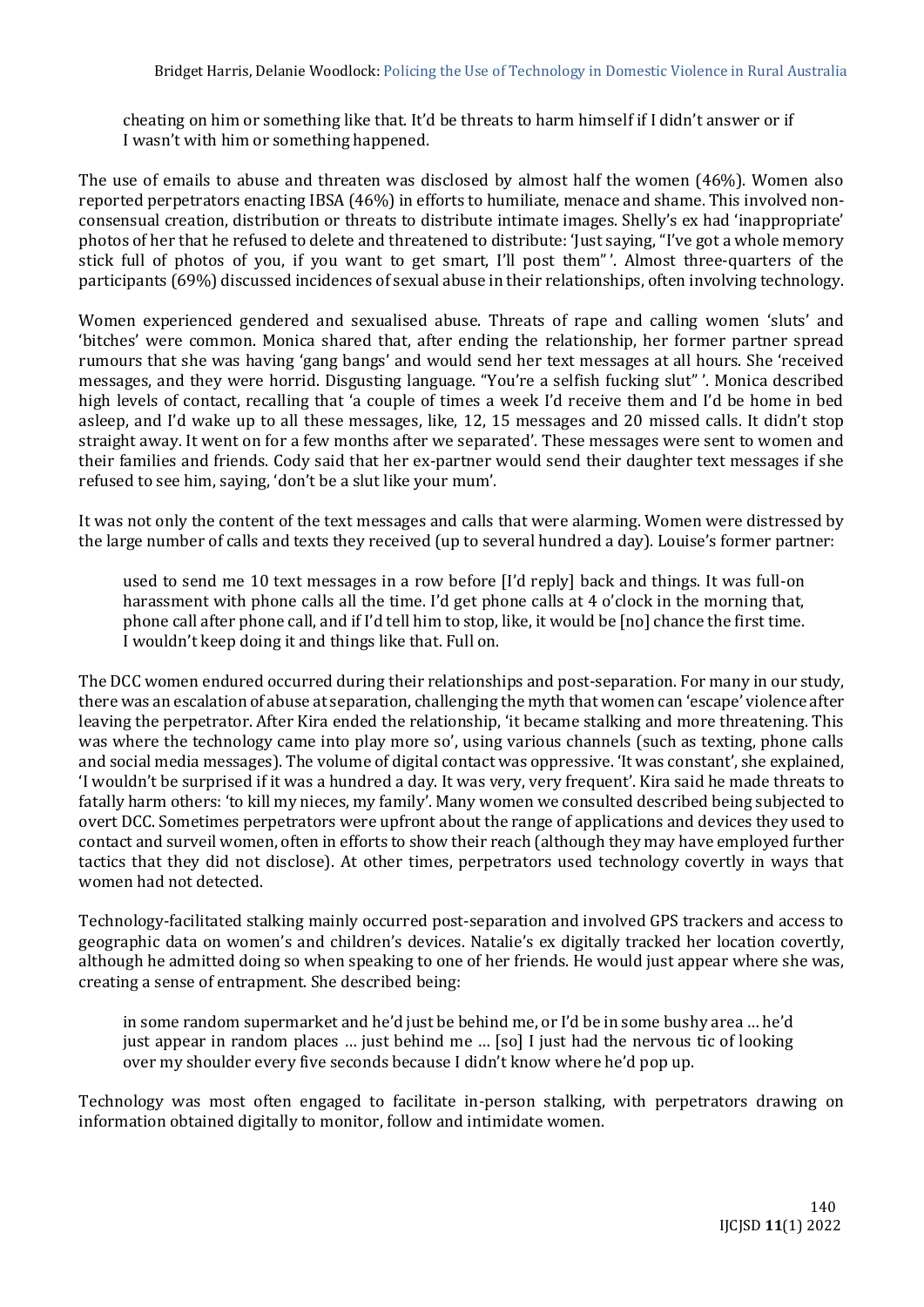The spacelessness of DCC meant that women felt 'there wasn't ever a break from it … you can't actually escape it'. As Kira explained, while other forms of abuse (e.g., emotional, psychological, physical and sexual abuse) are 'normally said to your face, … I had to be present for that to happen':

when it came to technology, it didn't matter where I was; he was able to access me … you never got to escape, which I hadn't experienced before because every other type of abuse I was able to … it ended at some point.

How DCC manifested and the women's responses to DCC were also shaped by the place and space they occupied.

# **Digital Coercive Control and Place**

The spacelessness of DCC affected the women's experiences, but so did their area of residence, which, following de Certeau (1984), we characterise as a 'place', a fixed (rural) location. The victim/survivors highlighted the effects of distance when responding to DCC because they were often far from informal and formal supports as well as medical assistance, especially in more remote areas (see also Gallup-Black 2005; Wendt 2009). Infrastructure in non-urban regions can be lacking, which can exacerbate alienation. Public transport networks (where they exist) are fragmented at best, and private transport is typically expensive or absent (Coorey 1988). It is not uncommon for abusers to restrict women's travel by siphoning petrol, selling or impeding access to vehicles (Loxton, Hussain and Schofield 2003; Pitt, Maidment and Crichton-Hill 2019), as women in our study revealed, and this is, we argue, a technology that abusers readily control and coopt.

Perpetrators used other strategies to compound geographic isolation and reduce women's opportunities to seek assistance. Lola's ex persuaded her to relocate to an outlying property (a farm) from a house that had been closer to 'town'. Encouraging women to leave work or work in family businesses can also represent attempts to confine women. Natalie explained: '[I] got quite isolated and I went to work for him and left my job … it became 24/7 contact'. Technology can offer secluded women avenues to seek aid and information. Thus, digital media has been harnessed by domestic violence organisations with limited capital and can extend their reach and capacity. This is attractive to overburdened and under-resourced services that rely on tenuous governmental funding or sporadic contributions from the private sector (Harris, Dragiewicz and Woodlock 2021). However, in our study, the victim/survivors were more likely to use technology to connect with informal supports. Natalie had 'a good amount of friends' and so would be 'on the phone, or I'd be texting, and that was my outlet for a crazy situation'. Unfortunately, not all women felt safe doing so. Lola was 'too scared to use it [technology]. I just couldn't reach out to people … I didn't want to use it just in case'.

The risks signalled by some forms of DCC women have experienced—and posed by perpetrators restricting access to technology—must be considered alongside barriers and risks associated with rurality. While perpetrators could, in essence, sequester women in smaller areas, rural victim/survivors are more visible when help-seeking than their urban counterparts, which can be a deterrent to disclosing abuse. It is beyond the scope of this article to discuss this issue further, but we note that several participants shared that their abuser was a former police officer or had close associations with police, which complicated their confidence in police and ability to formally respond to DCC. This is worrying because justice responses can—ideally—provide interventions that prevent harm and lethal violence. In Australia, video links have been used to enable rural victim/survivors to appear in specialist courts remotely, and similar technologies could be used to connect women with police in other areas, particularly specialist police (George and Harris 2014). The potential of technology to facilitate and bolster justice responses is worth exploring, especially if it allows women to engage specialist police in other areas who have no relationship with or knowledge of the victim/survivor or offender.

In non-urban areas, women can be more readily discovered and targeted by their abusers than in urban areas. Kira suspected her ex stalked her post-separation via technology and in-person. He found her in the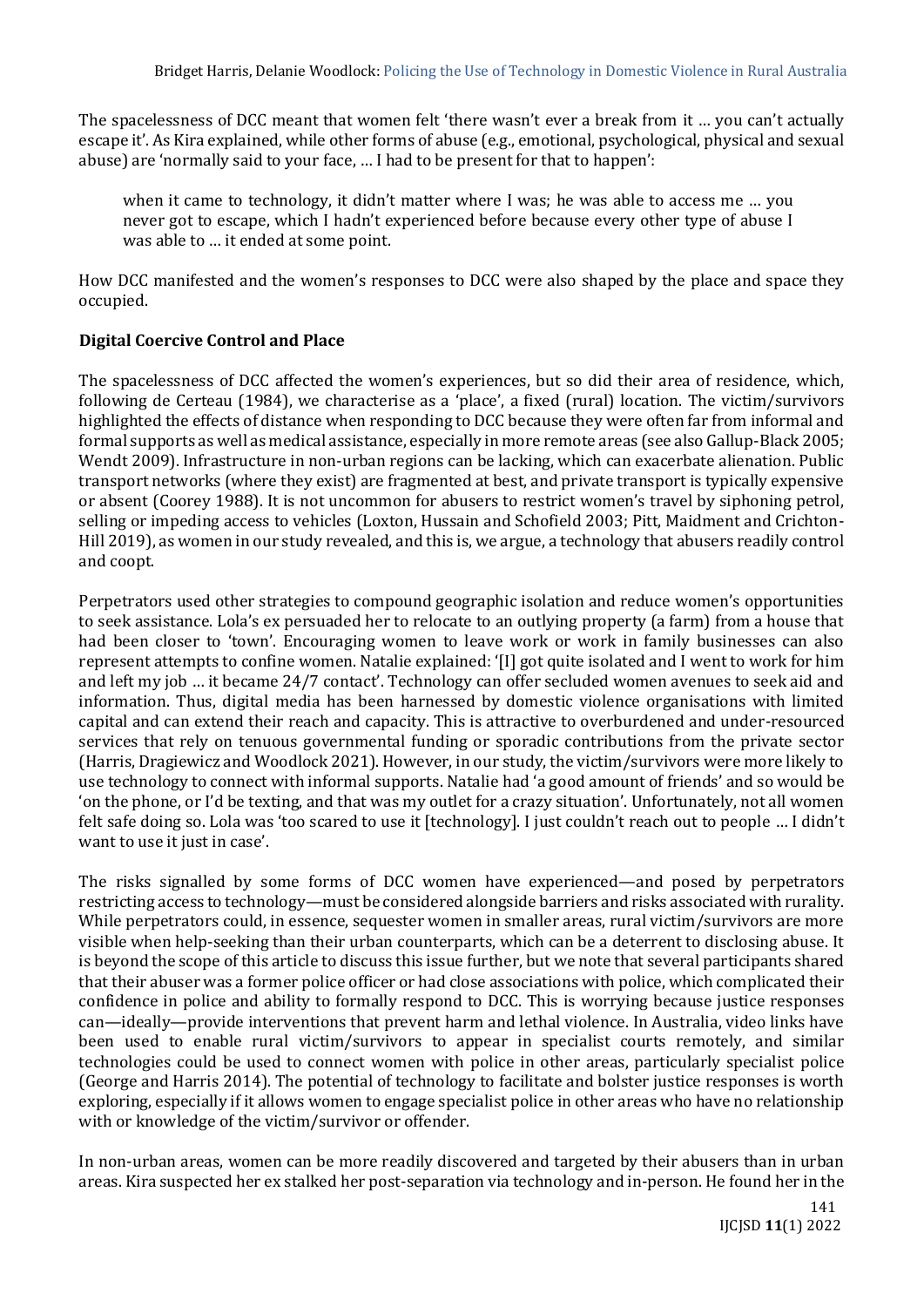regional area she moved to and 'followed me around for the day, so to be able to find me would suggest he was able to locate me pretty easily'. It could also be easy for 'abuser allies' (people who back an abuser, enable their abuse and may assist or participate in abuse both offline and online) (see Bancroft 2003) to locate rural women. Shelly's former partner had friends that assisted his surveillance practices and abuse. She described encountering a girl her ex knew every time she went to the gym who would 'grab her phone' on seeing Shelly. Immediately, Shelly would receive a barrage of abusive messages from him that referenced her movements and activities.

The danger of lethal violence can be elevated for non-urban women and amplified by the expanse between a woman's residence and first responders. Alarmingly, what would be an assault in an urban area could become a homicide in a rural area simply because of delays in receiving medical assistance (Harris 2016). There is little data on homicide rates by zone in Australia, but international research suggests that compared to urban places, homicides are highest in rural places (Gallup-Black 2005). Threats involving and the presence of weapons is a homicide flag (an indicator of lethal risk) (see Logan, Shannon and Walker 2007), and weapons are more present in rural landscapes (George and Harris 2014). Other homicide flags such as intimate partner stalking (see Logan, Shannon and Cole 2007), coercive control, obsessive contact and threats to kill or self-harm can be evidenced through technology (Harris 2020). Indeed, abusive and obsessive contact and stalking by technology have been identified as emerging trends in domestic and family violence homicide and filicide cases (Domestic and Family Violence Death Review and Advisory Board 2017; Harris and Woodlock 2022; NSW Domestic Violence Death Review Team 2017).

We emphasise that these homicide flags were observed in our cohort. Obsessive tendencies were evident in the frequent and high-volume level of messages sent; threats made to women, their family members and to self-harm issued through information communication technology; and stalking evidenced by the monitoring of women's devices and digital profiles and tracking of their movements and communications using technology. Consequently, we maintain that the perils of DCC *and* place need to be examined by justice agents, and we caution that space should also be examined.

## **Digital Coercive Control and Space**

To gain insights into the perpetration and regulation of DCC, we cannot overlook the actions, actors, philosophies and expressions of power that occupy and occur in a place at a given moment. We characterise this as 'space'. Following de Certeau (1984), we define space as a 'practiced place', maintaining that both practical (geographical) and ideological components of communities are worthy of attention (see also Harris 2016). While talking about space, some participants lamented the sense of homogeneity and conservatism in their communities and told us they felt overlooked when in need or like they could not ask for assistance because they were 'outsiders'. This was especially true for women who identified as ethnically, culturally or linguistically diverse in their predominately white communities and those who were considered 'alternative' in lifestyle, appearance or identification as criminalised women.

Priya was denied access to most channels of assistance because she was on a temporary visa and had no friends or family in Australia. She described feeling invisible and ignored (by police and other residents) when experiencing homelessness after leaving her ex, despite being hypervisible because of her identity as an outsider and because she was heavily pregnant (on the visibility and risks faced by immigrant women in rural locations, see Immigrant Women's Domestic Violence Service 2006). She said:

I was sleeping [in public places], but no one ask[ed] if there was a problem. For two or three nights, I spent without anyone, just sleeping in the road with my big tummy, pregnant.

Lola felt police had dismissed her when she disclosed violence because she and her friends were 'alternative' in style, especially in her community, where tattoos and piercings did not feature widely. She told us: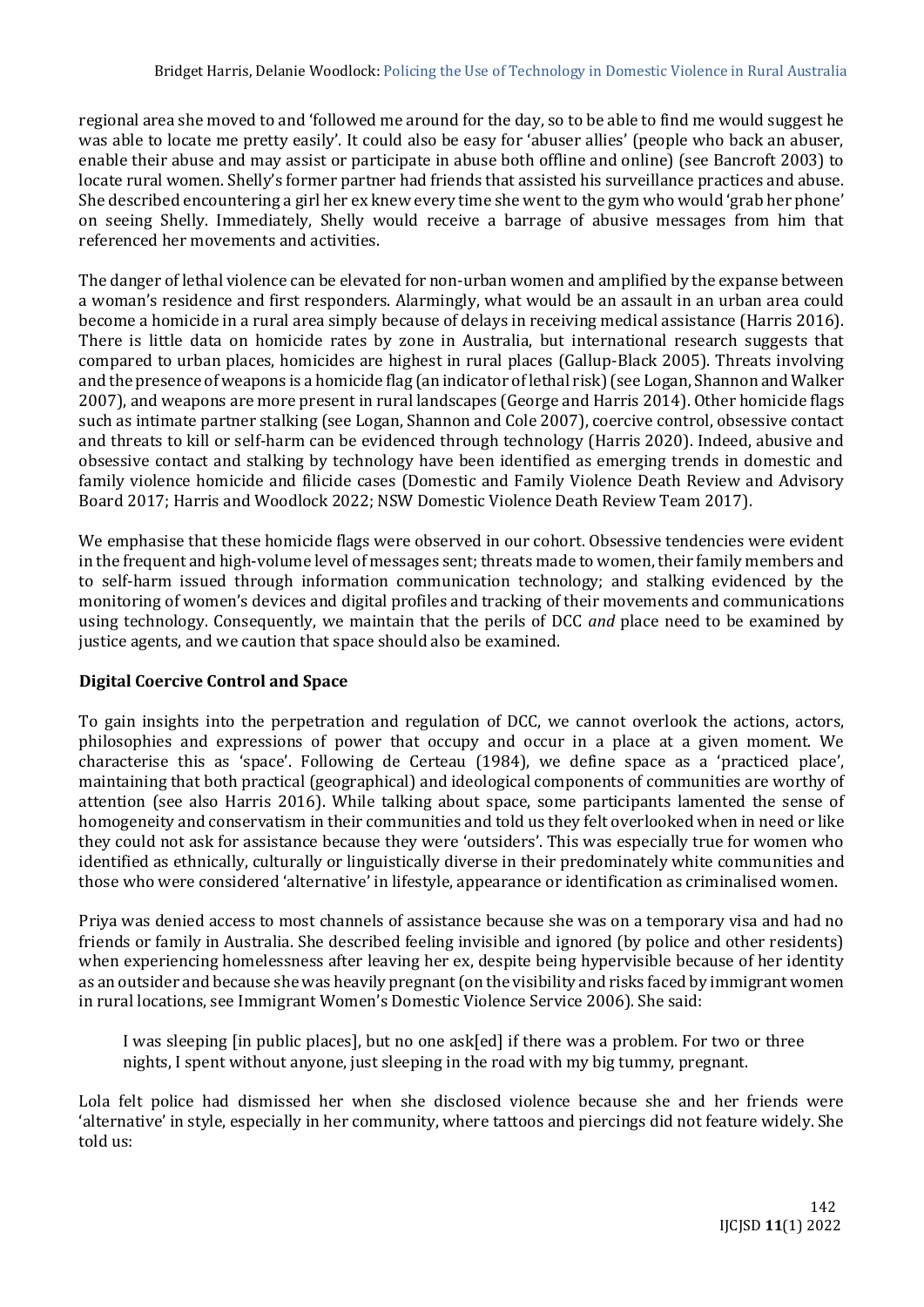the people you're with get overlooked because of their appearance. I think if I had gone [to the police station] alone, they would have taken me a little more seriously, but I wouldn't have been brave enough on my own.

Perpetrators sometimes exploited women's fears that they would not be helped because of their supposed differences. Cody's former partner mentioned her convictions in abusive and threatening text chains, so she worried that 'if I go to the police, "oh, you're convicted of this and that, are you?", so if I ever show anyone, it's like they'll question me'.

Women also highlighted gender roles and dynamics in rural areas, which could be invoked to foster and facilitate DCC and garner abuser allies. We maintain that these ideologies and networks should be recognised as impediments to exiting abusive relationships. Examining malignant peer support structures, DeKeseredy (1990; see also DeKeseredy and Schwartz 1993) suggested that, in patriarchal societies, abusive men may have like-minded allies who formulate, share and reinforce values that support violence against women and provide resources and guidance to enact this violence. On how this manifested, Kira spoke about her past victimisation (as a child in the family context, being sexually assaulted as a child and adolescent, and experiencing domestic violence as an adult) and said:

I grew up in a very small community … once one [person] started [engaging in violence], it was kind of a trend where males in the community would just, I guess, jump on board.

She described how others engaged in abuse (including IBSA), provided contact information to her abuser after she changed her phone number and supported her abuser's narrative (that he did not subject her to sexual violence but instead that they had consensual sex).

Bancroft (2003) talked about how abusers challenge women's narratives by justifying, minimising, denying or excusing their actions, and we found that this happened offline and online. Women stressed that digital campaigns mounted by their abusers garnered support in their real-world communities. Kira's ex 'spread messages [face-to-face and on social media] to other people, and they all thought I was doing the wrong thing'. Lola's former partner used Facebook to keep 'up the appearance for everyone', portraying the image of a loving family man and projecting that he 'was a really good person' while disputing her allegations of violence. Social media was a forum for abuser allies to demonstrate their support, publicly, on Facebook profile pages, and privately, in Facebook Messenger chats (that featured both members of his family and Lola's family).

Cody's abuser used Facebook to build networks of sympathisers, which included her family members. Abuser allies were recruited or elected to engage in DCC. Women reported that, after being blocked on devices or prohibited from contacting women on protection orders, allies sometimes provided access to their phones and social media accounts so abusers could continue to harass and threaten women. Though distressing, many of the aforementioned behaviours could not prompt justice interventions but, where there were breaches of protection orders, the assistance of abuser allies complicated matters. Women often suspected others were involved or that abusers used other people's devices or digital media profiles; however, establishing the burden of proof was difficult. Unfortunately, police regulations of DCC in nonurban areas is challenging and, many women contend, flawed.

## **Police Responses to Digital Coercive Control in Regional, Rural and Remote Australia**

All the women in our research had contact with police regarding DCC. Most interacted with generalist officers, but those that did receive assistance from specialist officers (such as domestic or family violence liaison officers) found them particularly helpful. Women typically had multiple interactions with the police. Overall, some participants had positive encounters but more divulged negative encounters. Regarding the latter, women were frustrated and disappointed when they felt police did not take DCC seriously, and they suspected this was because it was not physical abuse, which was considered 'real' domestic violence. Cody's account was emblematic of this. She explained that after she showed police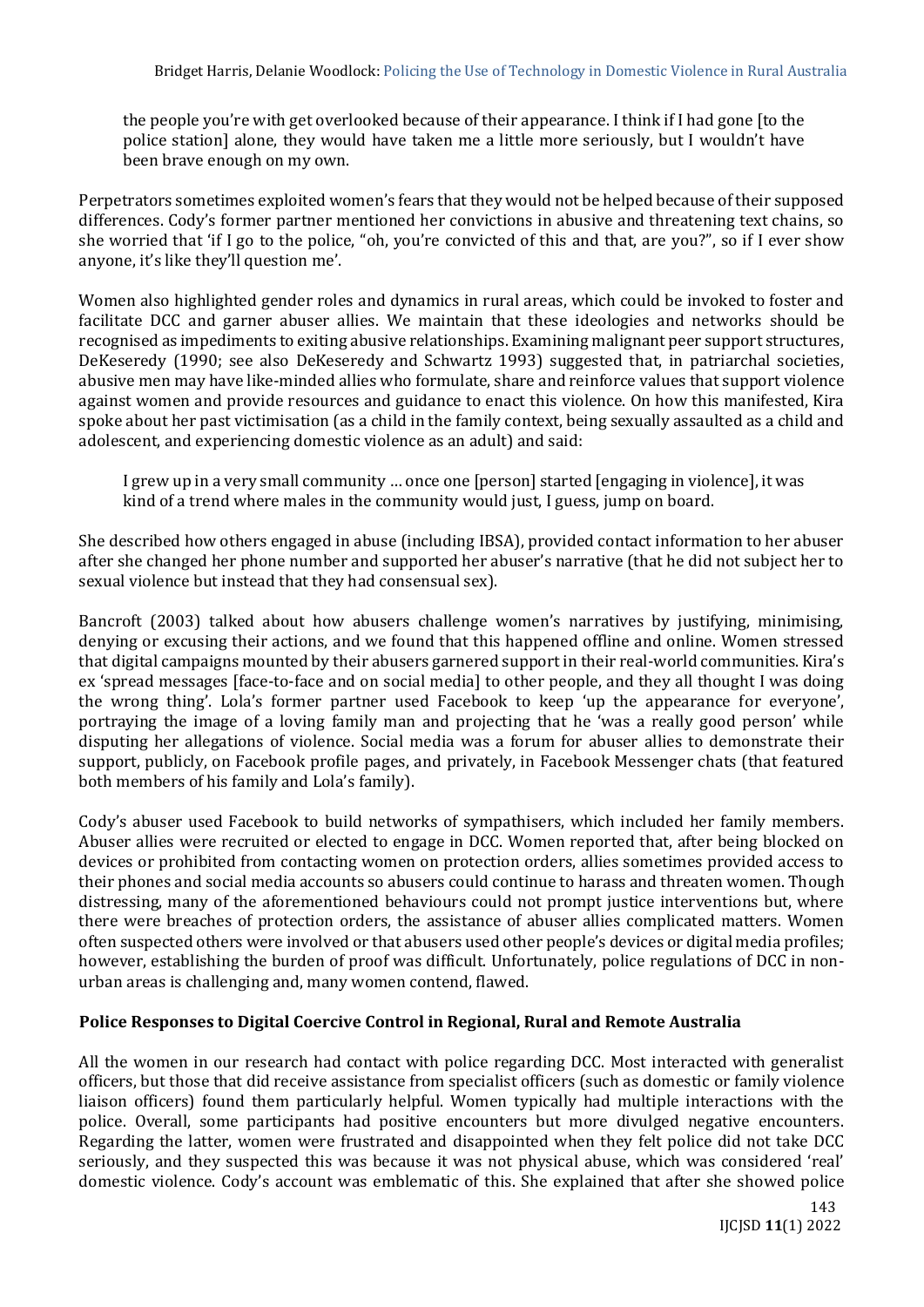threatening messages from her ex-partner, they said, 'are you bleeding? Well, then you're not hurt. What do you want us to do about it? He's annoying you; block his number'. She maintained that 'police are a bit old-school in their way of thinking; you're not hurt unless it's visible'.

Like Cody, police told Shelly that DCC did not constitute domestic violence, which alarmed the specialist family violence worker assisting her. She told us:

I'd show my case manager what's going on; she'd say, "I swear that's covered in the family violence section". But then when I'd go to the police, they would just say, "we can't really charge him for lying". Because he'd ring up and say all this really nasty, demeaning stuff to me, they'd say, "we can't really charge him for calling you names", which would annoy my case manager because she'd be like, "he should be charged for that, it is family violence, and it's emotionally abusive". I just feel like men that go around doing this to people; I just feel like they just get away with it. There's no … yeah, no major consequences for him.

Similarly, the police that Claire engaged did not regard DCC as domestic violence and refused to respond to the 22 digital breaches of her protection order, which prohibited contact. Claire explained:

So, he uses the Xbox to communicate with our eldest son and to ask him questions and ask, "Who's at the house? Where's mum?" Sends him pictures as well of him being just up the road and saying, "I wish you were here", and the police turn around and say there's not enough evidence. I'm like, "what do you mean? Here is what he has said in the text message. This is how many times he has text messaged me". They're like, "oh well, you're just going to have to learn to live with him, you're going to have to learn to deal with I"'. I'm like, so what does that bit of paper actually do then? It does make you feel like an absolute lunatic.

Despite police minimising DCC or viewing DCC as a nuisance but not as part of women's experience of domestic violence, participants described perpetrators who terrorised them in a multitude of ways, including behaviours and acts that are indicators of lethal risk. This included, as earlier noted, homicide flags illustrated through technology, obsessive tendencies, stalking and threats to kill or self-harm. However, participants also reported other fatality risks that were not addressed, including the perpetrator's ownership of firearms and knives and threats to harm women (or their families or friends) that referenced these weapons. Fiona knew that her ex-partner had a gun, and while officers searching his property did not find a firearm, they did find 'firearm paraphernalia, firearm bits and pieces, they found handcuffs, empty bullet shells … knives … large knives'; a cache of weapons that Fiona had not seen before. The perpetrator did not have a firearm license; however, like other women, she stressed that it was often easy to access guns in rural areas. Despite the homicide flags in Fiona's case, as evidenced by the DCC she was subjected to and the weaponry, a police officer discouraged her from pursuing an intervention order, claiming the situation could escalate if an order were not granted. Fiona explained:

She said, "you sure you want to do this?" She actually asked me, and I thought, now why did she say that? I said, "I need this". I need this for protecting me, you know? But she thought with the type of man he was, if the AVO [Apprehended Violence Order] wasn't granted, … then it would give more power within himself that he kind of won; that kind of thing was where she was going with this. Fortunately, I said, "no, I do—I think this is important". Like, I did say that "yeah, I'm scared".

In contrast, in Ivy's case, the police were helpful in securing an intervention order for her after her expartner threatened her with a gun. The DCC she was subjected to provided evidence they used to proceed, including '25 voicemails from him abusing me with a gun, threatening my kids, threatening me'. She said, 'I showed the police the text messages, the voicemails. They believed me'. While Fiona's case was alarming, Ivy's was heartening, showcasing how DCC became part of the risk assessment process conducted by police and was key in securing a protection order. However, the identity of Ivy's abuser may have been an impetus to respond. Her former partner was a 'bikie' (member of an outlaw motorcycle gang), and,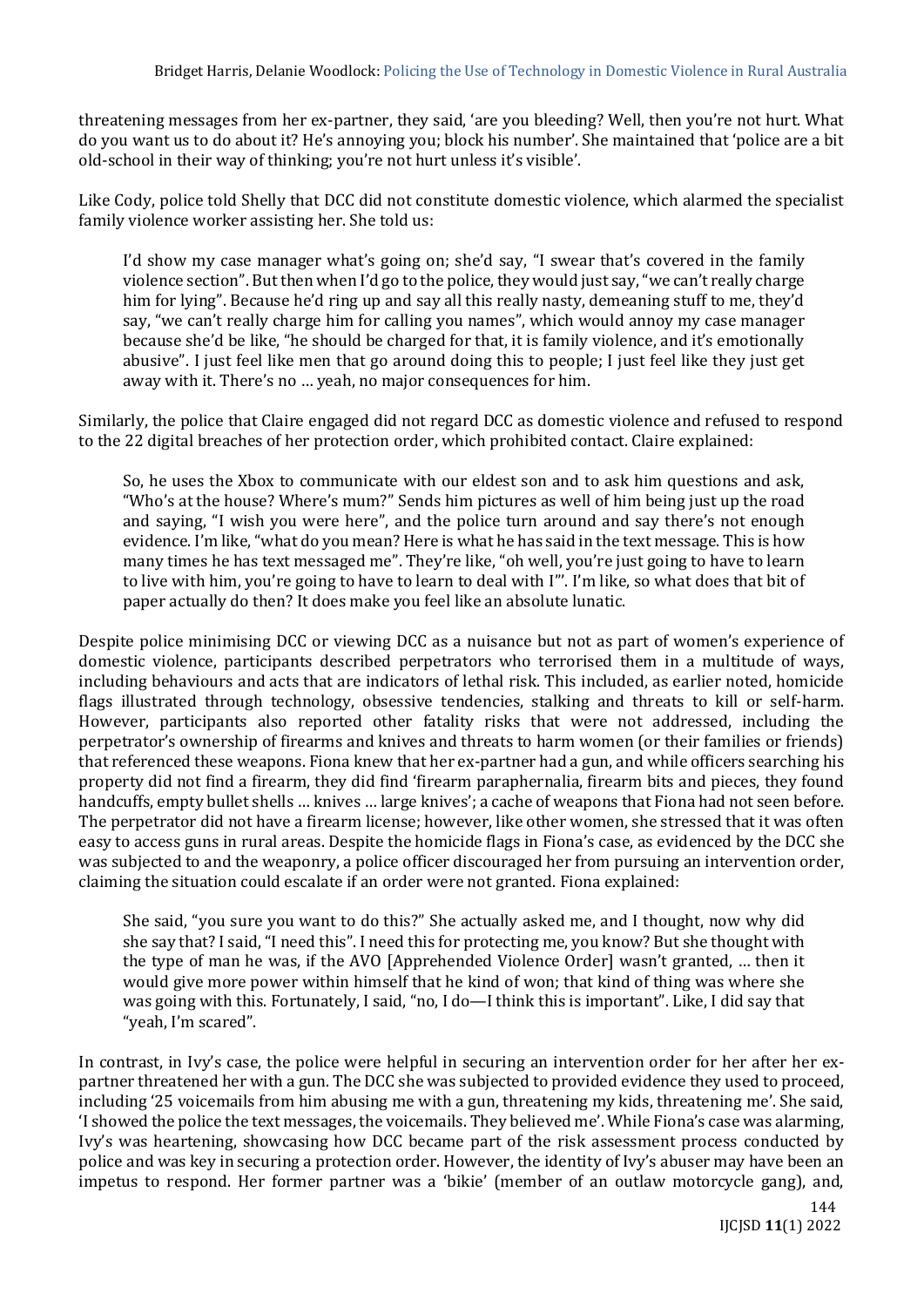subsequently, he was viewed as a volatile and dangerous offender. We assert that to protect women, it is vital police view DCC in the context of broader domestic violence and consider how risks can be observed, both through technology and offline. Further, while firearms (and even other weapons) may be commonplace in rural landscapes, the hazards they pose to women cannot be dismissed.

A final issue that must be raised is the difference observed between non-urban and urban police responses for one victim/survivor, Maya. Maya had engaged police both at a rural police station and a specialist family violence team in Melbourne. She felt the officers in Melbourne responded with much more concern about the DCC she experienced. When reporting abusive text messages to her local rural police station, she felt her fears were dismissed:

The police from [the rural site]; now I'd gone to them three or four times with text messages telling them I was afraid, and they were like "look, we've read the messages, he's not threatening you, he's not being nice, but he's not threatening you. We can arrange for you to stay somewhere, but it's his word against yours at the moment", which is not the right thing to say … I really did just feel that they were like, "oh yeah, another domestic violence [claim] where the woman's crazy".

Maya was the only survivor in our study who engaged both urban and rural police, and thus, further research is needed to observe if survivors report differences between the two more broadly. However, rural–urban differences in domestic violence policing have been recorded in other research we have conducted (George and Harris 2014), and we wonder if this might be influenced by differing levels of training and expertise (see also Segrave, Wilson and Fitz-Gibbon 2016). As previously mentioned, women in our study regarded specialist officers highly, whereas perceptions of generalist officers were more mixed and frequently adverse. Specialist officer distribution is typically determined by factors such as population sizes instead of the rates of domestic violence, even though national longitudinal studies have revealed the prevalence of domestic violence is higher in regional, rural and remote areas than in cities (Dillon 2015; George and Harris 2014). Specialist officers are less present beyond the cityscape and, where available, cover expansive jurisdictions and have heavy caseloads (Coverdale 2011; George and Harris 2014). There are disturbing consequences when criminal justice agencies are not equally resourced across landscapes. Postcode (or zipcode) justice occurs when there are spatial variances in justice outcomes depending on the location of the offence, offender or criminal justice institution (Coverdale 2011). We worry that there can be very real (and potentially devastating) effects for rural women. In the interests of protecting women, it is imperative that this matter is further investigated.

# **Conclusion**

Our work represents the first socio-spatial study of spaceless violence. We began by providing a theoretical and conceptual framework to examine DCC and then outlined the forms of DCC to which our regional, rural and remote cohort was subjected. We stress that while DCC is spaceless, a victim/survivor's experience of and response to harm is shaped by both the place and space they occupy. Women's space for action was constrained by place—geographic isolation—the sheer distance between their residences and informal and formal supports as well as medical assistance. Worryingly, some perpetrators sought to extend women's seclusion by relocating to more remote properties or requesting women to stay or work from home. In smaller communities, women were more visible than they would have been in urban locations. Consequently, women had little anonymity or privacy when help-seeking, and it was easy for abusers and abuser allies to find and monitor women. It was not only practical but ideological features of locations (spaces) that could entrap women and facilitate violence. Those who identified (or were identified) as outsiders often felt as though they were overlooked or dismissed when disclosing violence, which could deter women from engaging police initially or in future. Traditional gender roles and structures were also oppressive in legitimising, excusing or even assisting abusers, with allies recruited offline and, as we highlighted, online. Technology might provide channels for women to overcome such barriers, but perpetrator execution of DCC meant it was not necessarily a safe avenue.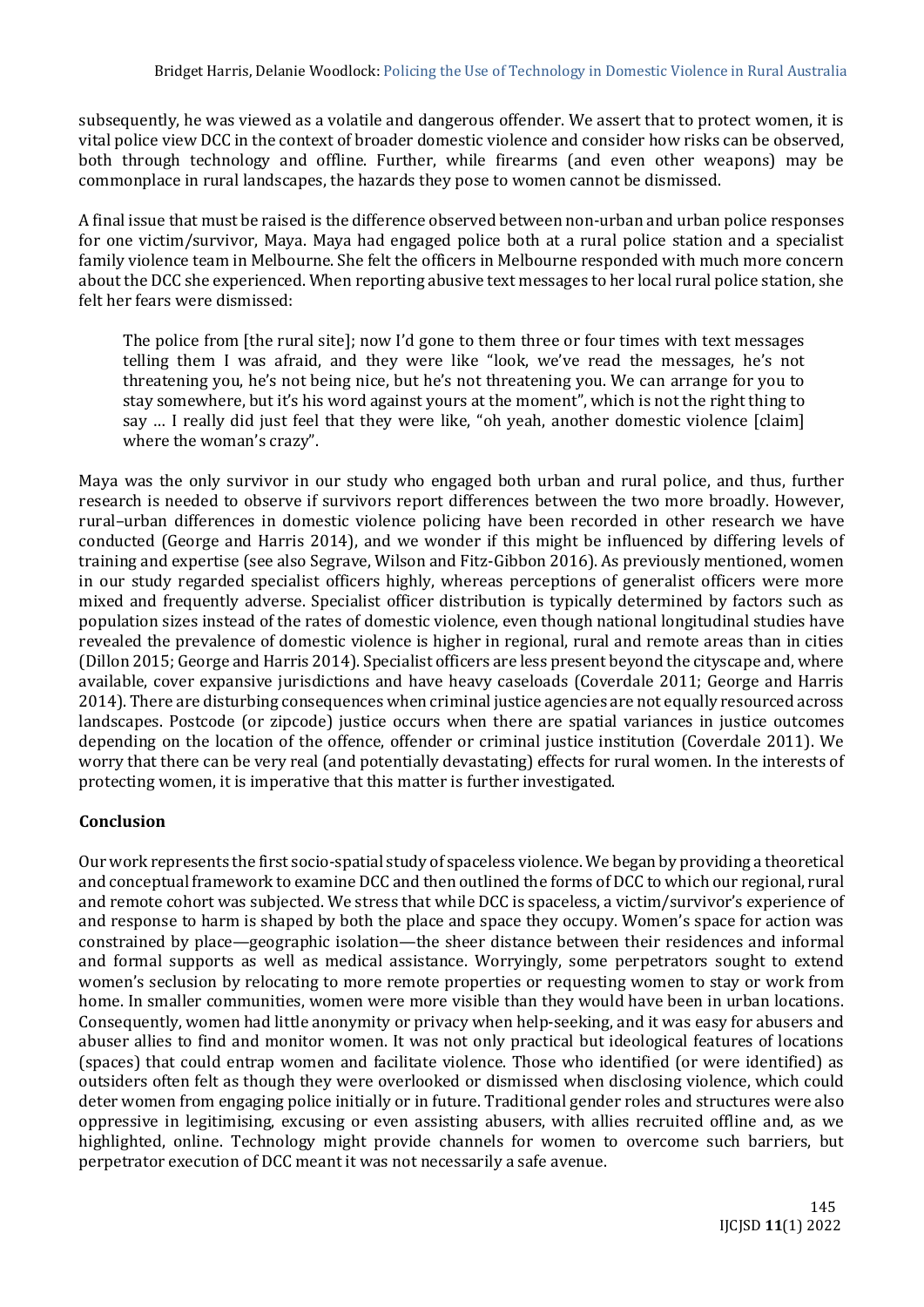Women experienced a raft of harmful behaviours enacted through technology, which included manifestations that are recognised homicide flags. Unfortunately, women reported that police frequently declined to respond to DCC, contending it did not constitute 'real' (physical) domestic violence. We advocate for further investigation of geographic variances between victim/survivor perceptions of police and the possibility of postcode justice. Greater training of rural generalist officers and greater numbers of specialist officers could be a gamechanger for rural women. A growing body of data (see our discussion in Harris and Woodlock 2022) has indicated that the rates of domestic violence are, on the whole, highest in regional, rural and remote Australia. Thus, expanding the resourcing (and training) of justice agencies beyond the cityscape is essential.

We also urge police agencies to recognise that DCC is part of domestic violence and that DCC can provide intel and evidence of potentially fatal violence. We stress too, that other homicide flags such as non-fatal strangulation (noting that 46% of our cohort reported this), firearm ownership and abuser threats of fatal violence (and threats to use firearms) should be recognised as signalling peril. This bears repeating because even though guns may be normalised in rural landscapes, they undoubtedly elevate women's risk of homicide (as well as filicide and familicide). We encourage police, communities and researchers to consider how place and space can constrain women's space for action and investigate preventative initiatives and responses to domestic violence that seek to overcome geographic and social barriers. Here, technology could be further harnessed. The spacelessness of technology can be used to deliver antiviolence campaigns, provide services and justice responses, and extend women's space for action.

#### **Acknowledgements**

We acknowledge the funding and support of the Australian Institute of Criminology, which facilitated this research through the Criminology Research Grants Program. Our thanks to the survivors who graciously and generously shared their insights, stories and recommendations to enhance responses to domestic violence and the domestic violence and community services who assisted in the research and provided support and advocacy for survivors. We appreciate the anonymous reviewers for their time and efforts in providing considered feedback and guidance on this article.

#### **References**

- Australian Bureau of Statistics (2018) *4533.0 - Directory of family, domestic, and sexual violence statistics, 2018*. <https://www.abs.gov.au/ausstats/abs@.nsf/mf/4533.0>
- Australian Domestic and Family Violence Death Review Network (2018) *Australian Domestic and Family Violence Death Review Network: Data report 2018*. Sydney: Domestic Violence Death Review Team. <https://apo.org.au/node/174811>

Bancroft L (2003) *Why does he do that? Inside the minds of angry and controlling men*. New York: Penguin Putnam.

- Barter C, Stanley N, Wood M, Lanau A, Aghtaie N, Larkins C and Øverlien C (2017) Young people's online and faceto-face experiences of interpersonal violence and abuse and their subjective impact across five European countries. *Psychology of Violence* 7(3): 375-384.<http://dx.doi.org/10.1037/vio0000096>
- Coorey L (1988) Domestic violence and the police: Who is being protected? A rural Australian view. Master's Thesis, University of Sydney, Australia[. https://www.aic.gov.au/sites/default/files/2020-05/10-87.pdf](https://www.aic.gov.au/sites/default/files/2020-05/10-87.pdf)
- Coverdale R (2011) *Postcode justice: Rural and regional disadvantage in the administration of the law*. Geelong: Deakin University.<https://doi.org/10.21153/dlr2011vol16no1art98>
- de Certeau M (1984) *The practice of everyday life*, translated by Rendall S. Berkeley: University of California Press.

DeKeseredy WS (1990) Male peer support and woman abuse: The current state of knowledge. *Sociological Focus*  23(2): 129-139.<https://doi.org/10.1080/00380237.1992.10570559>

- DeKeseredy WS (2021a) Image-based sexual abuse: Social and legal implications. *Current Addiction Reports* 8: 330- 335.<https://doi.org/10.1007/s40429-021-00363-x>
- DeKeseredy WS (2021b) Male-to-female sexual violence in rural communities: A sociological review. *Dignity: A Journal of Analysis of Exploitation and Violence* 6(2): 1-19[. https://doi.org/10.23860/dignity.2021.06.02.07](https://doi.org/10.23860/dignity.2021.06.02.07)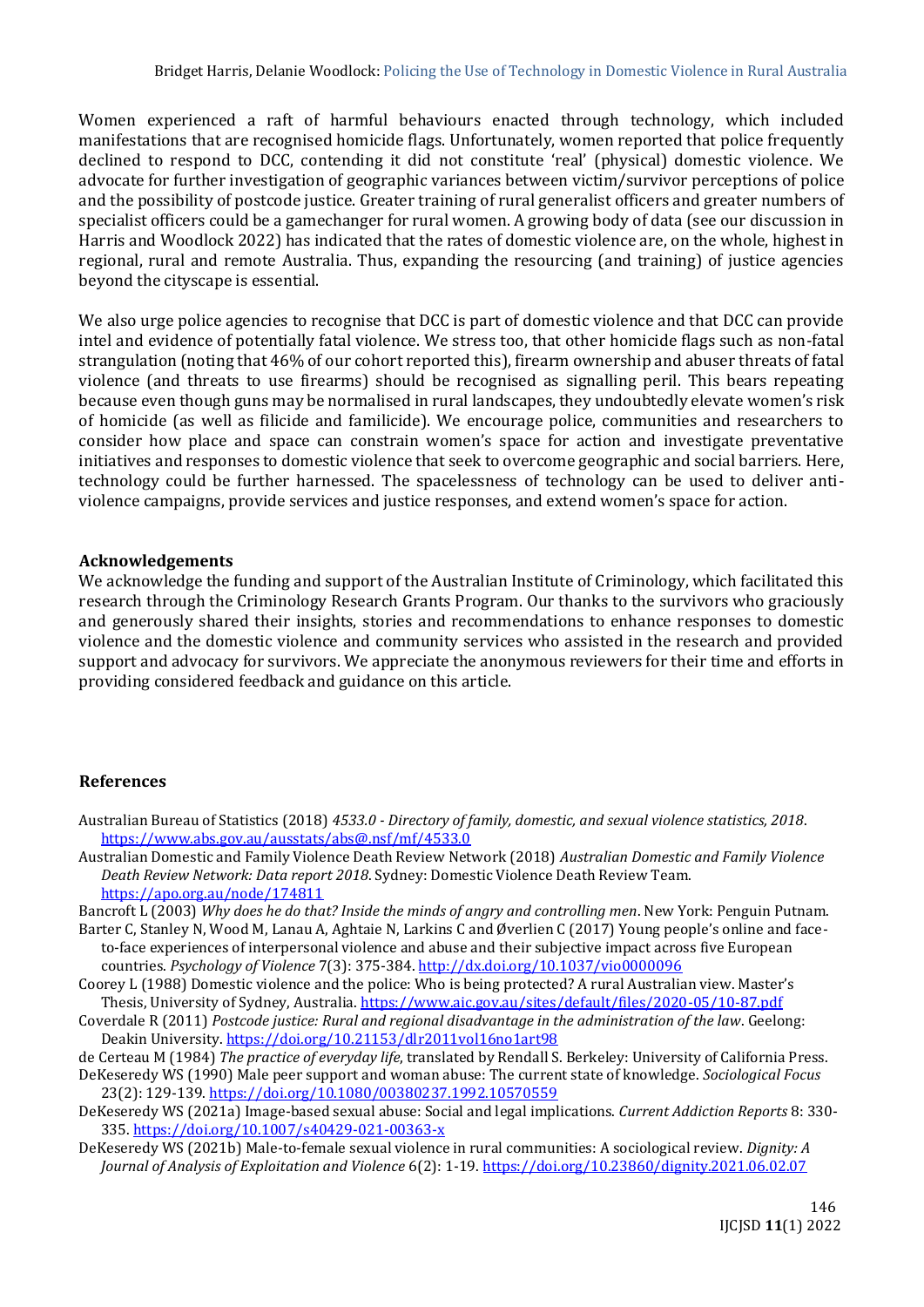- DeKeseredy WS and Schwartz MD (1993) Male peer support and woman abuse: An expansion of DeKeseredy's model. *Sociological Spectrum* 13(4): 393-413.<https://doi.org/10.1080/02732173.1993.9982041>
- Dillon D (2015) Influence of rurality on intimate partner violence in young Australian women. PhD thesis, University of New England, Armidale, Australia.
- Domestic and Family Violence Death Review and Advisory Board (2017) *Domestic and Family Violence Death Review and Advisory Board: 2016–17 annual report*. Brisbane: Domestic and Family Violence Death Review and Advisory Board. [https://www.courts.qld.gov.au/courts/coroners-court/review-of-deaths-from-domestic-and](https://www.courts.qld.gov.au/courts/coroners-court/review-of-deaths-from-domestic-and-family-violence)[family-violence](https://www.courts.qld.gov.au/courts/coroners-court/review-of-deaths-from-domestic-and-family-violence)
- Douglas H, Harris BA and Dragiewicz M (2019) Technology-facilitated domestic and family violence: Women's experiences. *British Journal of Criminology* 59(3): 551-570. <https://doi.org/10.1093/bjc/azy068>
- Dragiewicz M, Harris B, Woodlock D, Salter M, Easton H, Lynch A, Campbell H, Leach J and Milne L (2019) *Domestic violence and communication technology: Survivor experiences of intrusion, surveillance, and identity crime*. Sydney: Australian Communications Consumer Action Network. [https://research](https://research-repository.griffith.edu.au/handle/10072/388941)[repository.griffith.edu.au/handle/10072/388941](https://research-repository.griffith.edu.au/handle/10072/388941)
- Farhall K, Harris B and Woodlock D (2020) The impact of rurality on women's 'space for action' in domestic violence: Findings from a meta-synthesis. *International Journal of Rural Criminology* 5(2): 181-203. [https://www.semanticscholar.org/paper/The-impact-of-rurality-on-women%27s-%27space-for-in-a-Farhall-](https://www.semanticscholar.org/paper/The-impact-of-rurality-on-women%27s-%27space-for-in-a-Farhall-Harris/8e5525a0192b4e6628ab026f32fc1afc25794036)[Harris/8e5525a0192b4e6628ab026f32fc1afc25794036](https://www.semanticscholar.org/paper/The-impact-of-rurality-on-women%27s-%27space-for-in-a-Farhall-Harris/8e5525a0192b4e6628ab026f32fc1afc25794036)
- Gallup-Black A (2005) Twenty years of rural and urban trends in family and intimate partner homicide: Does place matter? *Homicide Studies* 9(2): 149-173[. https://doi.org/10.1177%2F1088767904274158](https://doi.org/10.1177%2F1088767904274158)
- George A and Harris B (2014) *Landscapes of violence: Women surviving family violence in regional and rural Victoria*. Geelong: Deakin University.
- Harris B (2016) Violent landscapes: A spatial study of family violence. In Harkness A, Harris B and Baker D (eds) *Locating crime in context and place: Perspectives on regional, rural and remote Victoria*: 70-84. Sydney: Federation Press.
- Harris B (2020) Technology, domestic and family violence: Perpetration, experiences and responses. *Centre for Justice Briefing Paper* 4: 1-5. Brisbane: QUT Centre for Justice[. https://eprints.qut.edu.au/199781/](https://eprints.qut.edu.au/199781/)
- Harris B, Dragiewicz M and Woodlock D (2021) Positive uses of technology to address domestic violence. In Blaustein J, Fitz-Gibbon K, Pino NW and White R (eds) *The Emerald handbook of crime, justice and sustainable development*: 295-313. Bingley: Emerald Publishing.
- Harris B and Woodlock D (2019) Digital coercive control: Insights from two landmark domestic violence studies *British Journal of Criminology* 59(3): 530-550[. https://doi.org/10.1093/bjc/azy052](https://doi.org/10.1093/bjc/azy052)
- Harris B and Woodlock D (2022) *Spaceless violence and advocacy: Technology-facilitated abuse, stalking and service provision.* Canberra: Australian Institute of Criminology.
- Hesse-Biber SN (2007) The practice of feminist in-depth interviewing. In Hesse-Biber SN and Leavy P (eds) *Feminist research practice: A primer*: 111-138. Thousand Oaks: SAGE Publications.
- Hester M (2010) Gender and sexuality. In Itzin C, Taket A and Barter-Godfrey S (eds) *Domestic and sexual violence and abuse: Tackling the health and mental health effects*: 99-131. London: Routledge.
- Hogg R (2016) Penology from city to country: Rurality and penality in Australia. In Harkness A, Harris B and Baker D (eds) *Locating crime in context and place: Perspectives on regional, rural and remote Victoria*: 129-139. Sydney: Federation Press.
- Hogg R and Carrington K (2006) *Policing the rural crisis.* Annandale: Federation Press.
- Immigrant Women's Domestic Violence Service (2006) *The right to be safe from domestic violence: Immigrant and refugee women in rural Australia.* Victoria: Immigrant Women's Domestic Violence Service.
- Kelly L (2003) The wrong debate: Reflections on why force is not the key issue with respect to trafficking in women for sexual exploitation. *Feminist Review* 73(1): 139-144[. https://doi.org/10.1057%2Fpalgrave.fr.9400086](https://doi.org/10.1057%2Fpalgrave.fr.9400086)
- King N, Horrocks C and Brooks J (2019) *Interviews in qualitative research*. London: SAGE Publications.
- Laing L, Humphreys C and Cavanagh K (2013) *Social work & domestic violence: Developing critical and reflective practice.* Los Angeles: SAGE Publications.
- Logan TK, Cole J, Shannon L and Walker R (2007) Relationship characteristics and protective orders among a diverse sample of women. *Journal of Family Violence* 22: 237-246.<https://doi.org/10.1007/s10896-007-9077-z>
- Logan TK, Shannon L and Cole J (2007) Stalking victimization in the context of intimate partner violence. *Violence and Victims* 22(6): 669-683.<https://doi.org/10.1891/088667007782793147>
- Loxton D, Hussain R and Schofield M (2003) Women's experiences of domestic abuse in rural and remote Australia. Paper presented at *7th National Rural Health Conference*, Hobart, Australia, 1-4 March. <https://www.ruralhealth.org.au/7thNRHC/Papers.htm>
- Marganski A and Melander L (2015) Intimate partner violence victimization in the cyber and real world: Examining the extent of cyber aggression experiences and its association with in-person dating violence. *Journal of Interpersonal Violence* 33(7): 1071-1095.<https://doi.org/10.1177%2F0886260515614283>